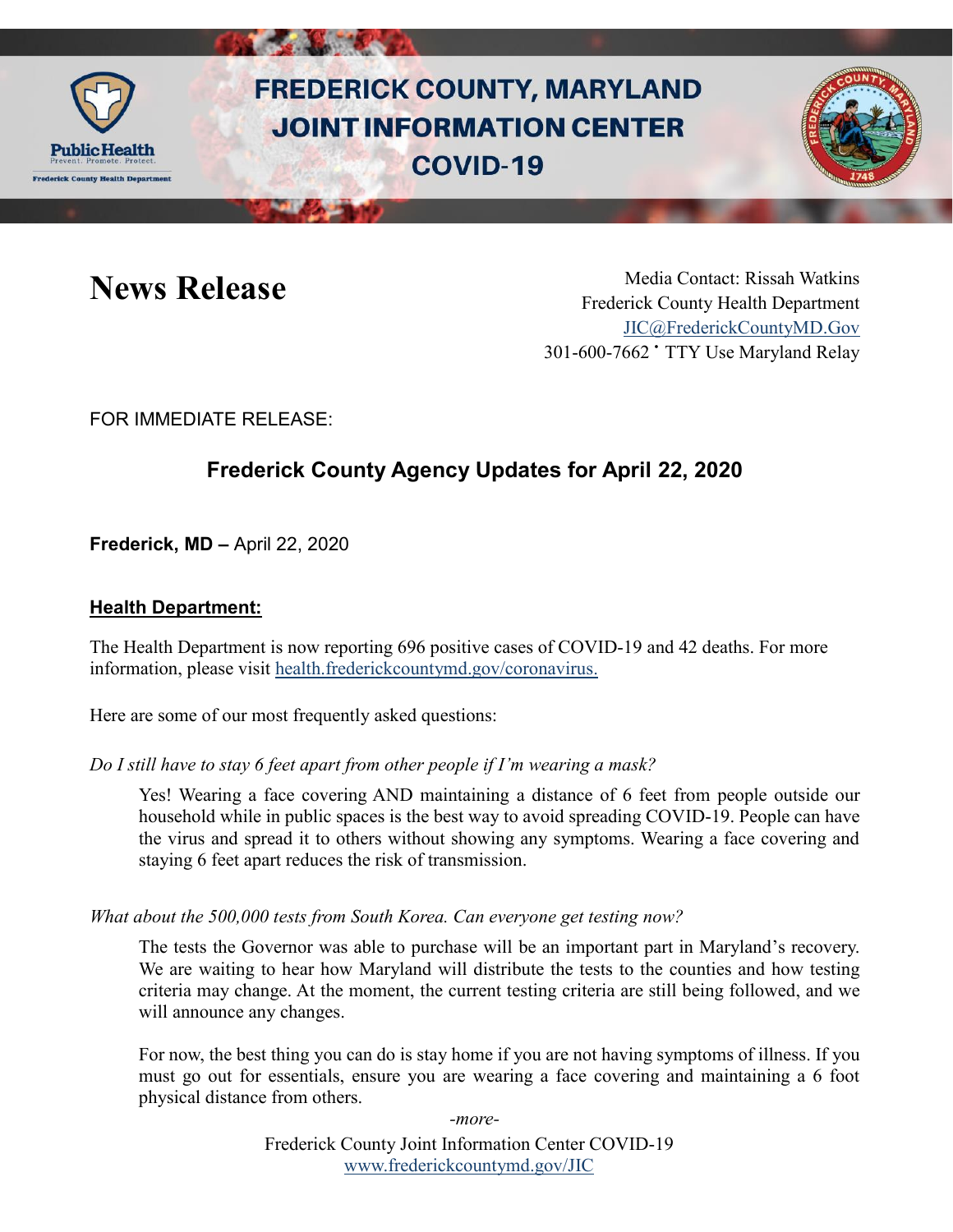

#### **Page 2/JIC**

*I've heard there is an antibody test to see if we've had COVID-19. What does that mean? Can I get tested?*

The CDC and other labs are working on developing antibody tests that could show whether a person has already had COVID-19. This could be helpful for people who were sick but didn't meet the testing criteria. Since this is a new virus and data is limited, public health experts are still evaluating how accurate and useful these tests may be. Currently we do not have any antibody tests available in Frederick County or the ability to do at home testing.

#### *The number of cases in my zip code isn't that high, can we just get back to normal?*

Maryland and Frederick County are still experiencing increases in cases; we have not peaked yet. We also know that reported cases are just the tip of the iceberg; there are people in our community who are sick but haven't been tested, and others who have COVID-19 but don't have any symptoms. Thanks to the actions the public and businesses are taking to comply with the Governor's orders, the number of cases is lower than it otherwise would have been. We know it is difficult, but staying home is helping to flatten the curve. Frederick County is in this together.



*-more-*